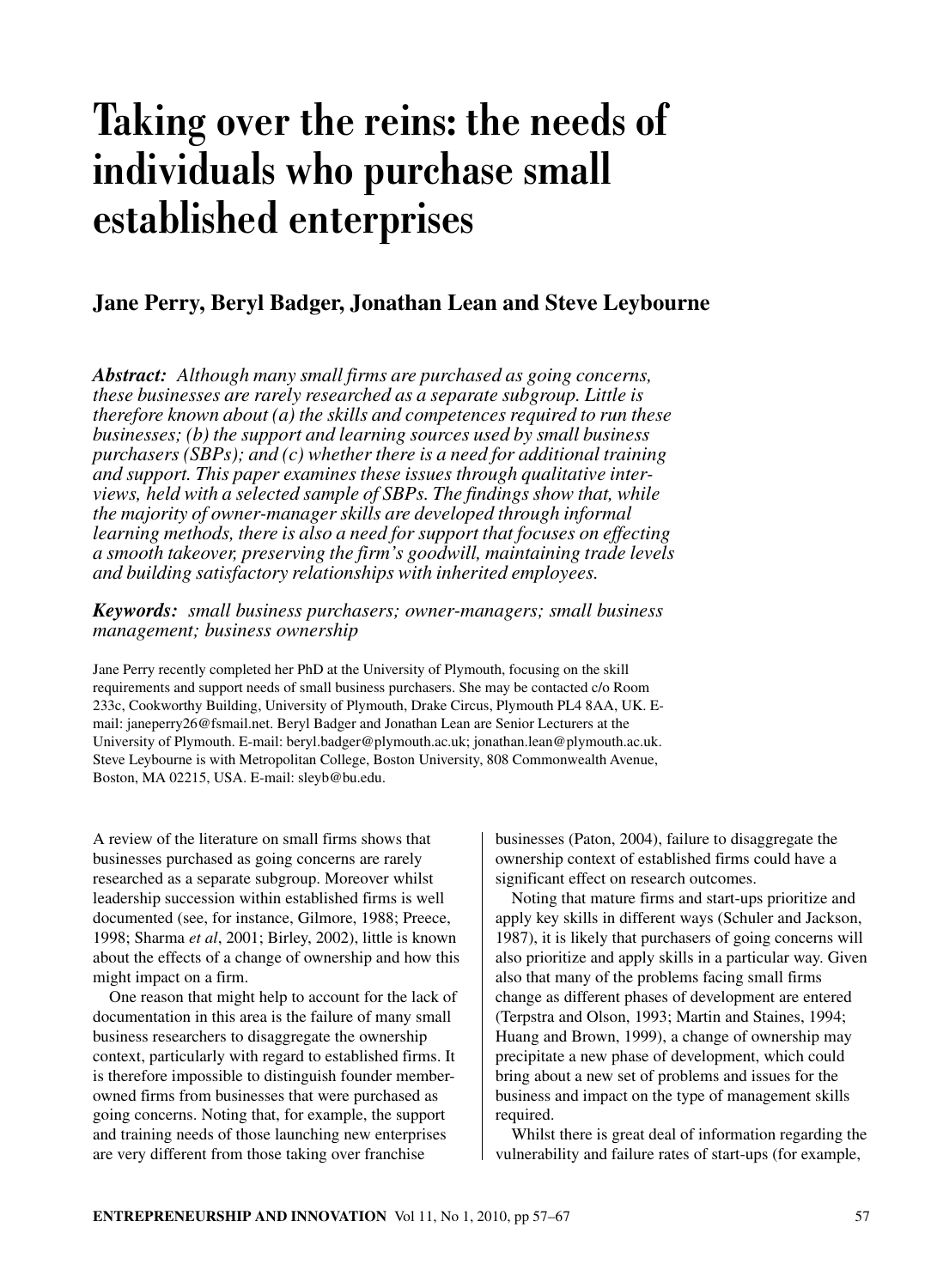Storey, 1993; Cressey and Storey, 1995), there is very little documentation concerning the failure rates of firms that have been purchased as going concerns. However, Fuller's study of the retail sector (1987) was able to determine that approximately two out of every five shops that were sold came back on to the market within two years. This provides an indication that firms that change owners may be as vulnerable as new businesses/ start-ups, thus highlighting the need for a comprehensive understanding of: (1) the skills and competences such firms need; (2) the utility of existing support mechanisms in developing these skills; and (3) what further support might be required.

Through interviews with small business purchasers (SBPs), this paper seeks to explore these issues and provide a platform for further research into this neglected group of business owners. The paper begins with a review of the literature concerning ownermanager (OM) learning and small business support and related to the context of the SBP. The objectives and methodology of the study are then discussed, followed by a review of the study findings. The paper concludes by making recommendations for future support targeted at SBPs.

# **Literature review**

The way OMs learn has a direct impact on business performance and growth (Hamel and Prahalad, 1993; Pennings *et al*, 1994; Chaston *et al*, 2001), the success of a firm being dependent on the ability to '. . . further develop core competences. . .' (Chaston *et al*, 2001, p 141). The effective utilization of new sources of information is therefore essential if a firm is to move forward to an innovative dimension that will enable it to respond to changing markets and take advantage of the opportunities that emerge (Huber, 1991; Nonaka, 1994).

However, small firm OMs are often limited by the scope of their learning, there being a tendency to rely on the utilization of existing knowledge and experience (that is, lower-level learning) for improvement and modification. Although this type of learning may be appropriate within production-orientated industries that operate in relatively stable markets (Chaston *et al*, 2001), higher-level learning is more effective where market conditions are subject to constant change and intense competition (Nevis *et al*, 1995).

Whilst the type of learning that takes place is clearly significant, the speed at which skills are acquired is equally important, particularly with regard to taking over an established enterprise, in which skills need to be learnt very rapidly (Paton, 2004). Arguing that this is one of the main factors distinguishing start-ups from franchises, Paton emphasizes the importance of

specialized training, which he claims is the most effective approach to rapid learning within this context.

*Establishing and addressing the training needs of SBPs* Given that many of the problems associated with small business ownership are often attributable to a lack of appropriate skills and competences (Dun & Bradstreet, 1994; Gatewood *et al*, 1995; Jennings and Beaver, 1997; Fitzsimmons *et al*, 2001; LeBrasseur *et al*, 2003), access to the appropriate training could help to alleviate these difficulties (Garavan and O'Cinneide, 1994; Shepherd and Douglas, 1996; Atherton *et al*, 1997; Gibb and Cotton, 1998). However, establishing the training needs of an SBP is a complicated process, as it is often difficult to identify the areas in which training is most needed, particularly as small firm owners frequently perceive management as a 'craft' '. . .which is best developed on the job rather than as a set of ideas and skills that exist independently of the industrial context. . .' (Martin and Staines, 1994, p 31). It has also been shown that OMs' perceptions of their training needs frequently differ from suggestions put forward by training providers (Gill, 1988; Curran and Stanworth, 1988), particularly amongst the inexperienced. Consequently, small firm owners often lack the ability to judge their needs objectively (Gibb, 1987).

Problems may also arise regarding the content of OM training programmes, which need to consider factors such as the firm's age, size and stage of development (Mendham, 1985), although it is not always possible to classify firms in this way due to the varying characteristics that exist amongst them (DTI, 1999). Generic programmes that have been designed to suit everyone therefore rarely address the needs of all participants (Carrier, 1999) due to the heterogeneity of the small business sector. Hence the content of existing courses for small firm OMs will not be wholly appropriate for SBPs.

### *Learning through formal and informal training*

Whilst formal training has been shown to help develop some of the skills required for small business ownership (Henry *et al*, 2004), the degree of actual learning that takes place within a training environment is arguable. Noting that training does not automatically lead to learning, Antonacopoulou (2001) also argues that learning may not always be an integral part of training, especially if an organization is unable to provide the infrastructure required to support the learning after training has been completed. Moreover, an individual's perception of training is a unique one, which often lies in complete contrast to that of the organization. She also suggests that as each person holds different expectations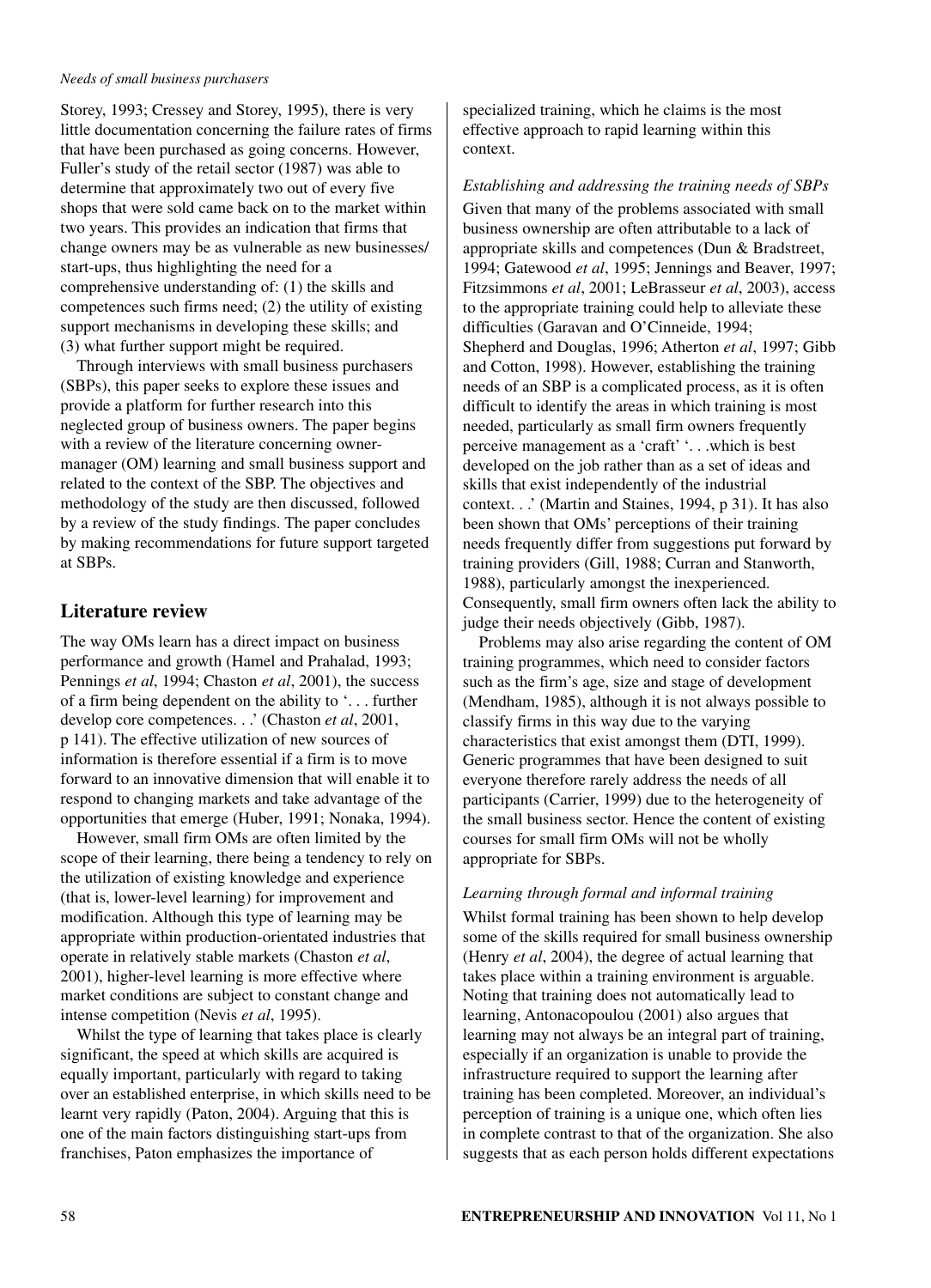of training, it often difficult for him or her to utilize the knowledge gained. This is particularly evident when the training is considered inappropriate and/or irrelevant to the job, or it is not provided in the correct manner within the proper environment. Whilst the relationship between training and learning tends to be more evident when individuals are looking to address organizational priorities (Antonacopoulou, 2001), this questionable relationship may be one of the reasons why small business owners are often averse to management training (Tait, 1990).

Whilst the degree of learning that takes place through formal training activities remains arguable (Antonacopoulou, 2001), informal training within the workplace increasingly forms an integral part of ongoing, lifelong learning in the majority of countries (European Commission, 2001; OECD, 2003). The focus on informal learning is, however, a relatively recent phenomenon, public policy debate having shifted its attention from formal education and training to the type of learning that is 'lifewide' (Cheallaigh, 2001), with additional emphasis being placed on experiential and flexible self-directed learning (Dehnbostel and Dybowski, 2001). As small business OMs learn more quickly through practical experience (Hines and Thorpe, 1995; Eraut *et al*, 2000; Skule and Reichborn, 2002; Zambarlouskos and Constantelou, 2002), informal training frequently plays a key role in the development of management skills. The prospect of rapid and flexible learning also appears to be particularly appropriate with regard to the needs of SBPs.

Given that informal training is closely associated with the type of knowledge that is acquired from everyday experiences (Polanyi, 1967; Marsick and Watkins, 1990), it also facilitates the development of tacit skills (Abbott, 1993; Jary and Jary, 1999; Evans *et al*, 2004). As tacit skills relate to the precise way in which tasks are performed within a specific workplace, they can only be learned through experience within that particular environment. Informal on-the-job training is therefore an extremely important aspect of learning in small firms (Atkinson and Meager, 1994; Hendry *et al*, 1995) and may be particularly important to skills development amongst SBPs who are likely to be inheriting existing processes and procedures rather than building them up 'from scratch'. It should be noted, however, that given the lack of formal guidance and structure inherent in informal training, its success rests on a desire to learn and build new skills and a willingness to interact effectively with employees (Barber, 2004).

Experiential learning also plays a key role in OM skill development. For example, Rae and Carswell (2000) suggest that the majority of OM skills are developed through this particular process – practical experience

being gained through problem solving, discovery and basic trial and error (Young and Sexton, 1997; Deakins and Freel, 1998). Moreover, small firm owners often have access to a wide range of people from whom they can learn, the majority of learning occurring through the applied behaviour of these individuals: copying, experimentation and opportunism being typical examples (Gibb, 1997). This type of learning clearly facilitates the building of essential 'knowledge reservoirs' (Widding, 2005), which are often the key determinants of how successful a firm eventually becomes (Deakins and Freel, 1998, p 153).

Managerial skills are also enhanced by 'learning events' that occur within the workplace (Cope, 2003), these being the key components of 'higher-level' learning where existing knowledge may be ineffectual at dealing with an immediate crisis and therefore acting '. . . as a catalyst for critical reflection and transformations. . .' (Mezirow, 1991, p 14). Whilst experiential learning is likely to be important to SBPs, they may not initially have access to the type of business people that would have come from building up a business over a number of years. Similarly, the compressed time frame within which they need to 'get up to speed' may provide less opportunity for going through and reflecting upon 'learning events'. Hence being able to draw on the experience of others in the business is likely to be important for SBPs as a way of building up their 'knowledge reservoirs'.

# **Support and training provision**

A growth of interest in the economic contribution of small businesses and enterprise has been accompanied by an increase in the level of public sector policy initiatives to support the development of this sector (Laukkanen, 2000; Westhead *et al*, 2001; Bennett and Robson, 2003) and facilitate entrepreneurship (European Commission, 2005; OECD, 2006). Initially, the most important schemes were those provided by the Manpower Services Commission and its successor, the Training Agency, followed by a network of Training and Enterprise Councils (TECs) (Meager, 1991), the first of which were formed in 1990. Although TECs made a significant impact on small firms (DTI, 1994), their prepackaged schemes were nevertheless unpopular amongst many small firm owners (Curran, 1993).

The subsequent introduction of Business Links complemented TECs by offering a simple framework of support to small businesses on a nationwide level (DTI, 1994). The addition of Personal Business Advisers (PBAs) also enabled Business Links to focus on individual needs, which was shown to encourage the take-up of assistance (Bryson *et al*, 1997). Key roles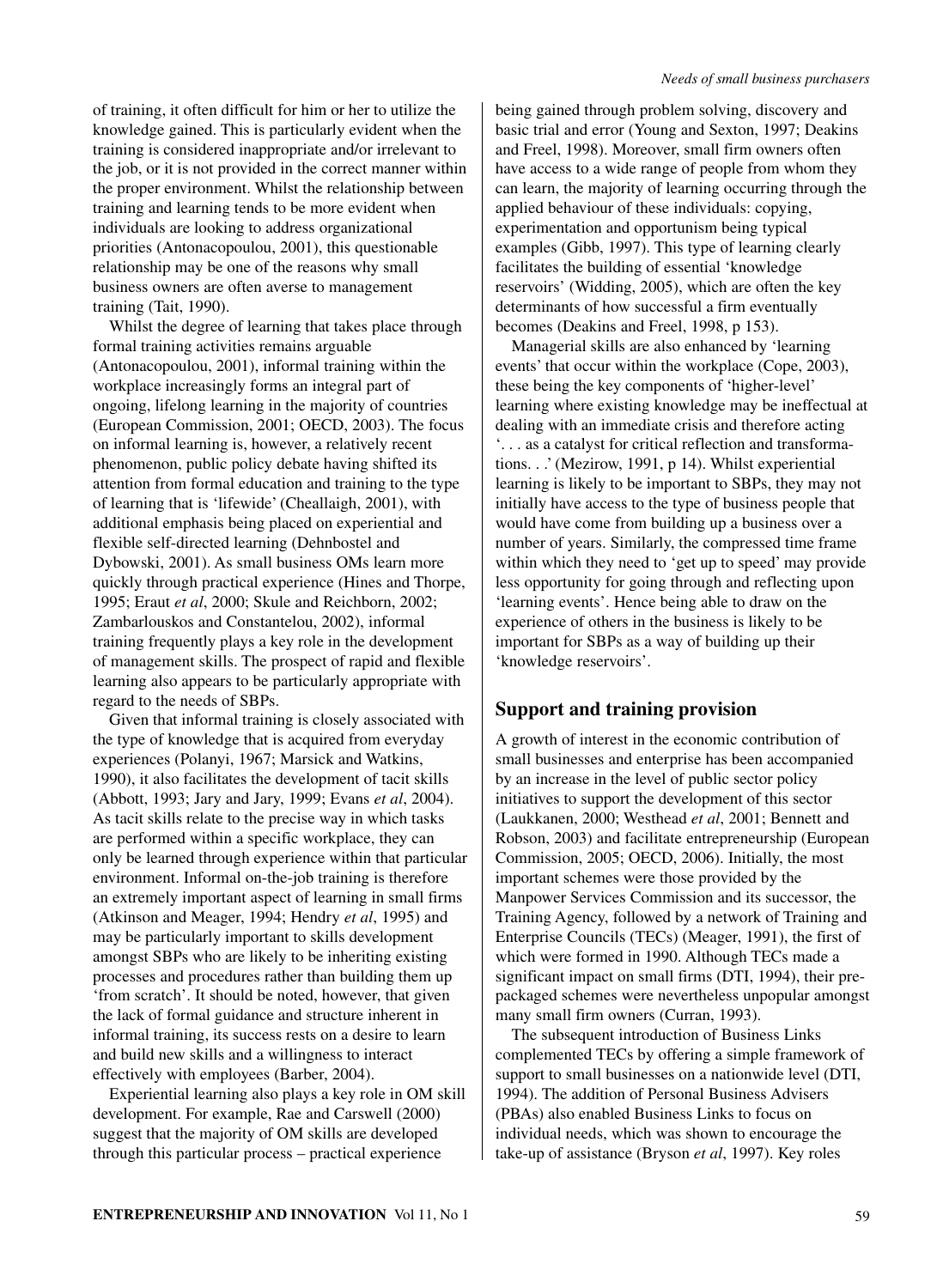currently include the provision of practical advice to small firms in areas such as finance and grants; health and safety; IT; e-commerce; and tax returns (www.businesslink.gov.uk, 2007). More recent attempts to deliver effective support to small firms include the formation of the Small Business Service (SBS), a centralized initiative set up as a network of 'Next Steps Agencies' (SBS, 2006). To improve efficiency further, the SBS has led the cross-government Business Support Simplification Programme, which aims to make it easier for businesses to access support (DTI, 2007).

Despite the range of facilities available, many believe that public support networks fail a lot of small firms (Curran and Blackburn, 2000; Hussey, 2005; Confederation of British Industry, 2005). This is partly because OMs of established firms are often reluctant to use government support agencies (Blackburn *et al*, 1999; Curran and Blackburn, 2000; Hussey, 2005), which reflects a tendency to focus on start-ups (Curran *et al*, 1995; Priest, 1997; Curran and Blackburn, 2000; Hussey, 2005) and how best to support new venture development (Norrman and Klofsten, 2009). Although firms that have changed owners are clearly established businesses, the SBPs who have little or no experience of small business ownership are nevertheless excluded from certain support schemes.

The sometimes high costs and perceived inappropriateness of the training on offer (Marshall *et al*, 1995; Curran *et al*, 1997; Curran and Blackburn, 2000; Confederation of British Industry, 2005) also act as a barrier to take-up, despite proof that OM training programmes can help to develop the knowledge and skills relevant to small business ownership (Henry *et al*, 2004). A need has therefore been established for more innovative, sophisticated methods of intervention that will actively encourage take-up (PIU, 2001; HM Treasury, 2002). The informality of the training methods favoured by small enterprises also suggests that support providers might concentrate more on identifying and supporting effective informal practices in existing small firms (Doyle and Hughes, 2004). In developing any support programme for SBPs, such issues would need to be considered.

Whilst the popularity and effectiveness of public support networks remains arguable, research shows that small firm owners frequently take advantage of private sector assistance (Cosh and Hughes, 1998; Bennett *et al*, 2000), which is often more effective (Mole, 2002; Bennett and Robson, 2003; Gooderham *et al*, 2004). Moreover whilst the take-up of these facilities is on the increase, usage of public sector services continues to decline (CBR, in Bennett and Robson, 1999b; Hussey, 2005). Although a wide range of services can be obtained from organizations such as the Federation of

Small Businesses (FSB: www.fsb.org.uk, 2007) and the Small Business Bureau (SBB)

(www.smallbusinessbureau.org.uk, 2007) one of the most popular sources of advice is accountants (Atkinson, 1994; Bryson *et al*, 1997). Whilst this is frequently attributed to the compulsory elements that are contained within the relationship (Kirby and King, 1997), the longevity of the association also provides enormous potential for the development of intimacy and trust (Marriott and Marriott, 2000; Nordhaug, 2000). Consequently, accountants are often regarded as an integral part of the business (Gooderham *et al*, 2004).

Overall, the literature highlights a number of key issues that are relevant to this study. For example, skill prioritization, support needs, training requirements and learning strategies are frequently influenced by factors such as business type and the firm's growth stage. However, one of the most important factors to emerge is the failure of researchers to disaggregate ownership context, which makes it impossible to identify those businesses that were purchased as going concerns within previous research findings. It has nevertheless been possible to make some inferences from the literature regarding the particular features of different types of learning and their appropriateness for SBPs. Previous research also highlights the fact that existing support provision for small firms does not appear to recognize SBPs as a group requiring tailored provision.

## **Research questions and methodology**

In order to fulfil the objectives of this exploratory study, three research questions were outlined:

- (1) How do SBPs prioritize skills?
- (2) What are the learning methods and knowledge sources most favoured by SBPs?
- (3) What are the support and training needs of SBPs?

To address these questions, it was felt that a qualitative approach would yield the best results as it provides the researcher and interviewee with a wide degree of latitude (Seidman, 1991; Sturges and Hanrahan, 2004; Opdenakker, 2006). Whilst quantitative research methods such as postal questionnaires would provide basic information pertaining to skill prioritization, learning sources and respondents' personal details, this particular approach was considered too narrow in scope to: (1) determine whether skill prioritization is influenced by small firm ownership within this context; (2) establish why particular learning sources are more effective than others; (3) identify the areas where support is most needed; and (4) determine how training and support needs might best be addressed.

Although there are several ways of collecting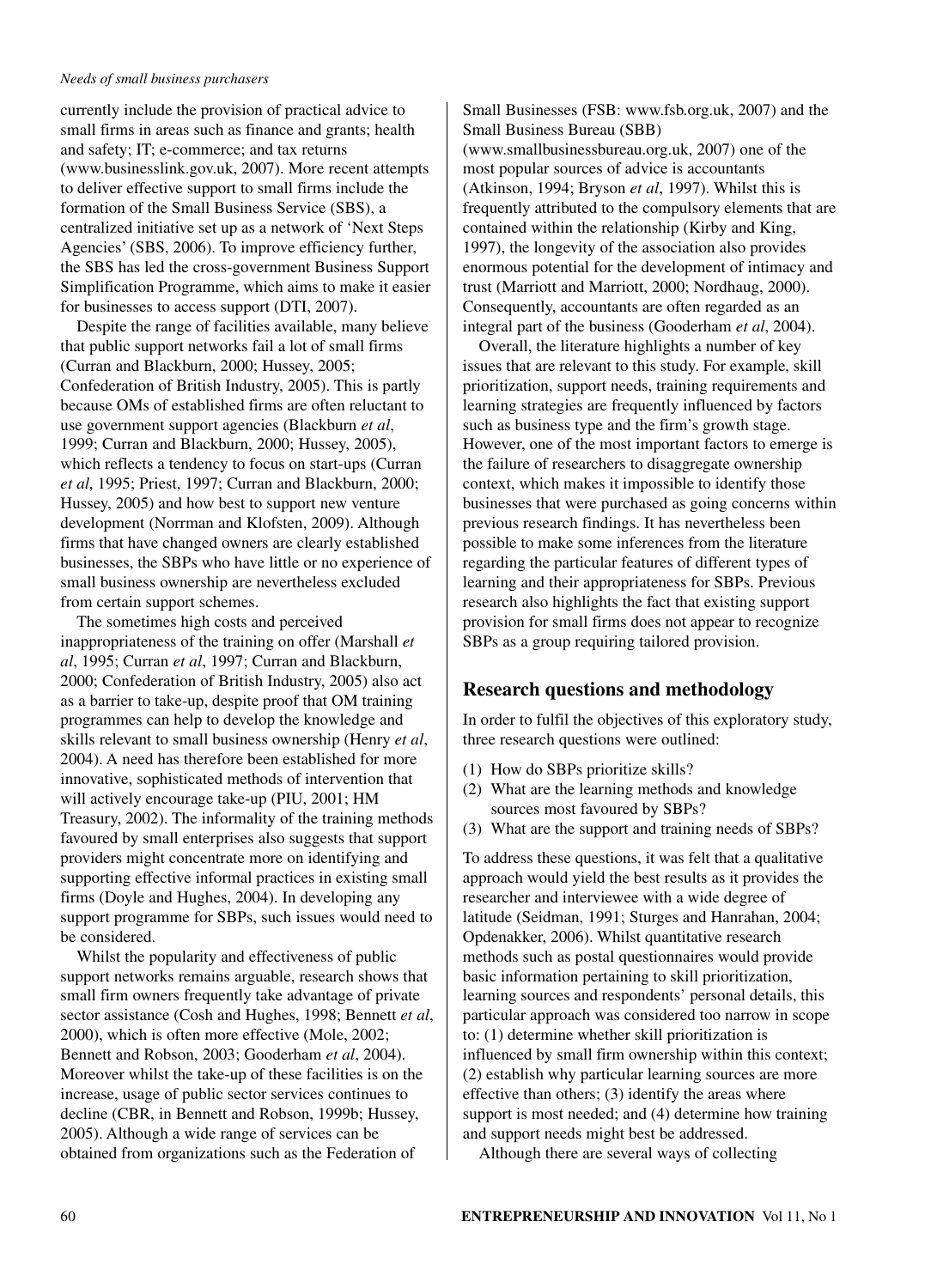| Table 1. OM interviewees' personal details. |                   |          |                         |                                  |                        |                        |  |
|---------------------------------------------|-------------------|----------|-------------------------|----------------------------------|------------------------|------------------------|--|
| Interviewee number and<br>business type     |                   |          | <b>Ownership status</b> | Length of time<br>business owned | Number of<br>employees | Age range<br>of owners |  |
| (1)                                         | Tea rooms         | (Totnes) | Joint owner (spouse)    | 2 years                          |                        | $36 - 55$              |  |
| (2)                                         | Tea rooms         | (Totnes  | Joint owner (spouse)    | 6 years                          | 3                      | $36 - 55$              |  |
| (3)                                         | Window cleaner    | (Totnes) | Sole owner              | 3 years                          |                        | $16 - 35$              |  |
|                                             | (4) Flower shop   | Totnes)  | Joint owner (spouse)    | 9 years                          |                        | $36 - 55$              |  |
| (5)                                         | Gift shop         | Totnes)  | Joint owner (friends)   | 18 months                        | 3                      | $36 - 55$              |  |
| (6)                                         | Gift shop – craft | (Totnes) | Joint owner (spouse)    | 3 years                          | 2                      | $36 - 55$              |  |
| (7)                                         | Café owner        | (Torbav) | Joint owner (spouse)    | 6 years                          |                        | $36 - 55$              |  |
| (8)                                         | Skip hire         | (Torbay) | Sole owner              | 4 years                          | 3                      | $36 - 55$              |  |
| (9)                                         | Pet shop          | Torbav)  | Sole owner              | 19 years                         | 2                      | $56+$                  |  |
| (10)                                        | Guest house       | Torbay)  | Joint owner (spouse)    | 3 years                          | 4                      | $36 - 55$              |  |
|                                             | $(11)$ Hotel      | Torbay)  | Joint owner (spouse)    | 12 months                        | 25                     | $56+$                  |  |
|                                             | (12) Hairdresser  | (Torbay) | Sole owner              | 2 years                          |                        | $16 - 35$              |  |

qualitative data, many are unsuitable for use with samples that are widely dispersed geographically and/or where time constraints make it difficult to organize activities such as focus groups (Morgan and Krueger, 1993; Kitzinger, 1994; Newby *et al*, 2003).

Face-to face interviews were therefore considered the most effective way of obtaining the information required, as meetings could be arranged at a time to suit the interviewee. It was decided that the interviews should adopt a semi-structured format, as this would allow the researcher to explore key issues in depth whilst retaining a specific frame of reference (Bell, 1993; May, 1993; Sturges and Hanrahan, 2004).

Whilst semi-structured interviews were considered the most appropriate method of data collection, this particular approach carries several disadvantages that need to be taken into consideration (Opdenakker, 2006). For example, whilst the accounts provided by the interviewees may be a genuine reflection of their thoughts and experiences, there may be additional events and/or circumstances surrounding these experiences of which they are unaware (May, 1993). There is also a danger of introducing bias into the research, particularly when the researcher holds strong views on the topic(s) under discussion (Bell, 1993). Although this was unlikely to occur here, interviewees could still be influenced by the researcher's manner and approach (Seidman, 1991).

Given that the advantages of this particular research method far outweighed any disadvantages, data were collected via semi-structured interviews held with 12 individuals, all of whom had purchased a small going concern.

The interviewees were purposively selected to ensure maximum variation within the sample (Patton, 1990). The sample therefore comprised SBPs of various ages who owned different types of business (see Table 1). Other differences included the number of employees

(0–25) and the length of time the business had been owned (1–19 years). Whilst the majority of interviewees owned the business jointly with a spouse or partner, four were sole owners. As there was no pre-existing database of small firms from which a sampling frame could be drawn, the sample was obtained from commercial estate agents and accountants.

Recorded through written transcripts, analysis of the data comprised three main phases: data reduction, data display and conclusion drawing/verification (as suggested by Miles and Huberman, 1994). The first phase of the analysis involved streamlining the amount of text contained within the original transcripts so that preliminary conclusions could be drawn and verified (Tesch, 1990; Chenail, 2000). The transcripts were therefore re-examined and rewritten, particular attention being paid to data exemplars that could be used to illustrate and/or support key points of significance. This process was followed by the construction of individual interviewee matrices, which were used to identify and code areas of similarity within the text, a typical example being the interviewees' claims that public sector support provision was geared towards start-ups. From the patterns and commonalities that subsequently emerged, preliminary conclusions were then drawn.

## **Results**

### *Skill prioritization*

The interviews revealed a number of key skill areas, which are represented in Table 2. Also included is the number of OMs who claimed these skills were important to successful small business ownership within this context.

Notably, the interviewees believed that the mainstay of successful small business ownership was based on the ability to (1) build good customer relations, (2) manage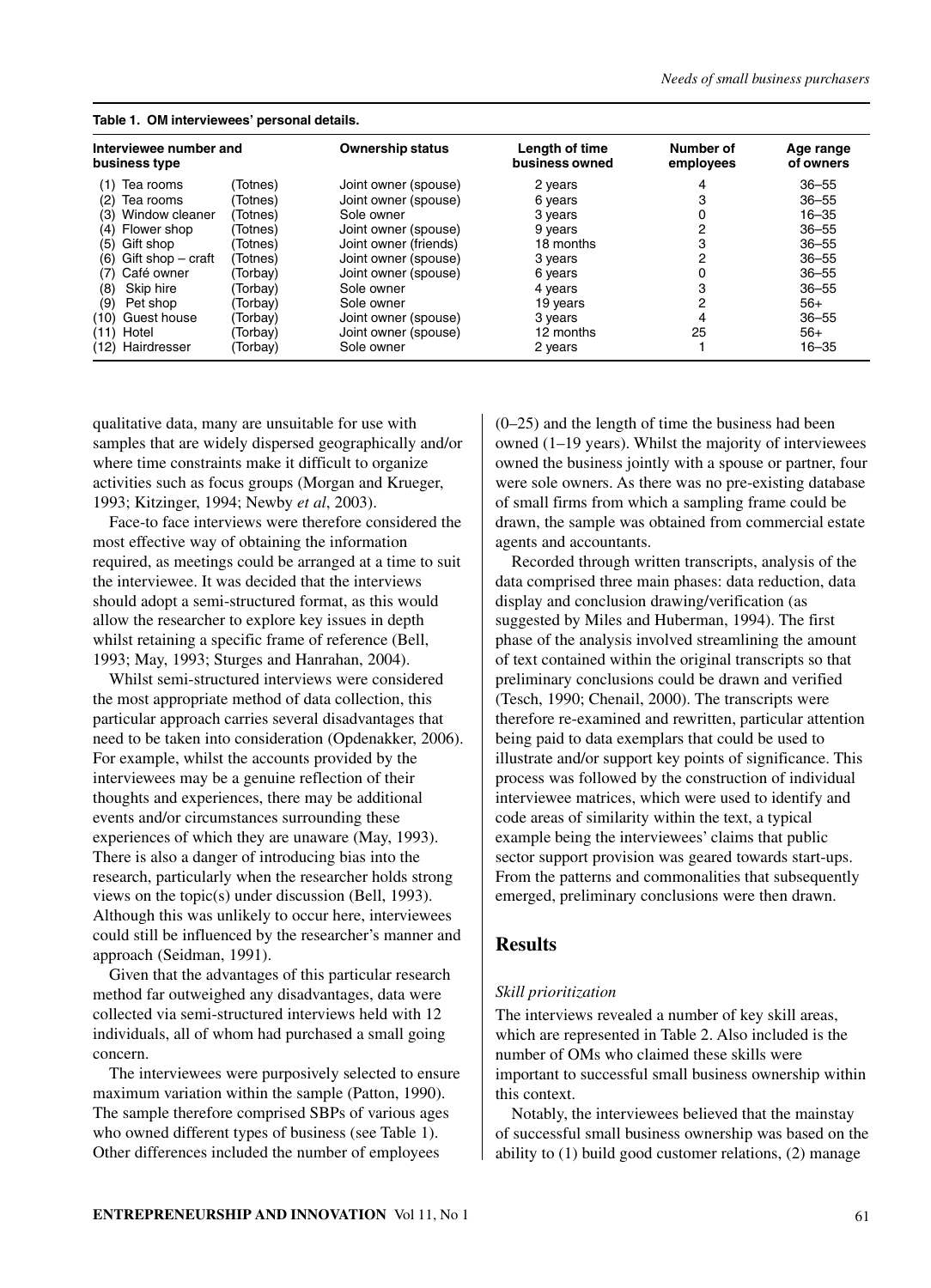| Table 2. Key skill areas and perceptions of importance. |            |  |  |  |  |
|---------------------------------------------------------|------------|--|--|--|--|
| Building effective customer relations                   | (12 OMs)   |  |  |  |  |
| Managing the business generally                         | (12 OMs)   |  |  |  |  |
| <b>Managing finances</b>                                | (12 OMs)   |  |  |  |  |
| Managing staff                                          | $(10$ OMs) |  |  |  |  |
| Formal business planning                                | (6 OMs)    |  |  |  |  |
| Dealing with suppliers                                  | (3 OMs)    |  |  |  |  |
| Health and safety issues                                | (2 OMs)    |  |  |  |  |
| Information technology                                  | (2 OMs)    |  |  |  |  |

staff, (3) control the firm's finances and (4) manage the business generally. However, the emphasis placed on the need to develop these particular skills was significantly influenced by the fact that the business had been purchased as a going concern. For example, being able to manage the business and build effective customer relations was considered essential to effecting a smooth takeover, sustaining trade levels and preserving the goodwill of the business.

'You can't build it all up gradually like you can with a new business . . . you've got to know what you are doing straight off. . .' (Interviewee 4)

'If you have no customers, you have no business, it is as simple as that. . .' (Interviewee 2)

For the eight SBPs who had inherited employees, having the ability to manage staff was also rated highly, as building satisfactory working relationships with these people could be difficult. Whilst the interviewees believed that the majority of problems were merely a reaction to change, they were nevertheless of the opinion that gaining the acceptance of existing staff frequently required exceptional people skills.

'If you have problems with existing employees your life will be a misery . . .you really have know how to handle these people if you are going to get them on board. . .' (Interviewee 6)

Significantly, small firm ownership within this context could also be linked to the low priority given to particular skills. For example, the majority of interviewees felt that health and safety issues were likely to be less problematic for those who purchased established businesses, as they were able to follow existing policies and procedures. Marketing skills were also given low priority, although it was generally felt that this particular skill could be important when looking to launch new products/ services.

# *Preferred learning methods*

The interviewees exploited a number of learning sources, all of which focused on the gaining of practical experience.

The richest source of learning amongst the SBPs interviewed was the time spent working alongside the present owner, when they learnt not only about the business but also about the skills required to manage it. Those who had inherited employees claimed that this helped them to gain acceptance and they therefore experienced fewer problems than the five SBPs who had not exploited this opportunity.

The following comments illustrate the numerous benefits that may be afforded by working with the present owner(s) prior to takeover:

'. . . No amount of formal training can equal what can be learnt from becoming physically involved with the business before taking it over . . . the only way you can really learn about a business is to run it. . .' (Interviewee 9)

'I think the only way you are ever going to get the staff on your side is to work with them before you actually take over. . .' (Interviewee 7)

Significantly, four out of the five OMs who had not worked alongside the present owners expressed regret at not having done so, each being of the opinion that those who purchase going concerns '... need to get to know the business before they actually take it over. . .' (Interviewee 9).

Informal training also played a major role in the development of skills. Spawned by the identification of a specific skill gap, a wide range of activities took place and frequently involved the whole working team. Whilst the training focused primarily on the technical elements of the business, the OMs nevertheless claimed that it also enhanced their management skills. Significantly, informal training also took place during the time spent working alongside the present owners when it was used to teach the key skills required to run that particular business.

Specific sources of outside assistance were also shown to be key learning facilitators, the most popular being accountants who were often perceived as an integral part of the business. Further questioning revealed that this is because the advice and support they provide enables SBPs to acquire '. . . invaluable knowledge. . .' that can be used to improve management skills and abilities. For those who had not spent time working alongside the present owner, accountants were considered the richest source of learning.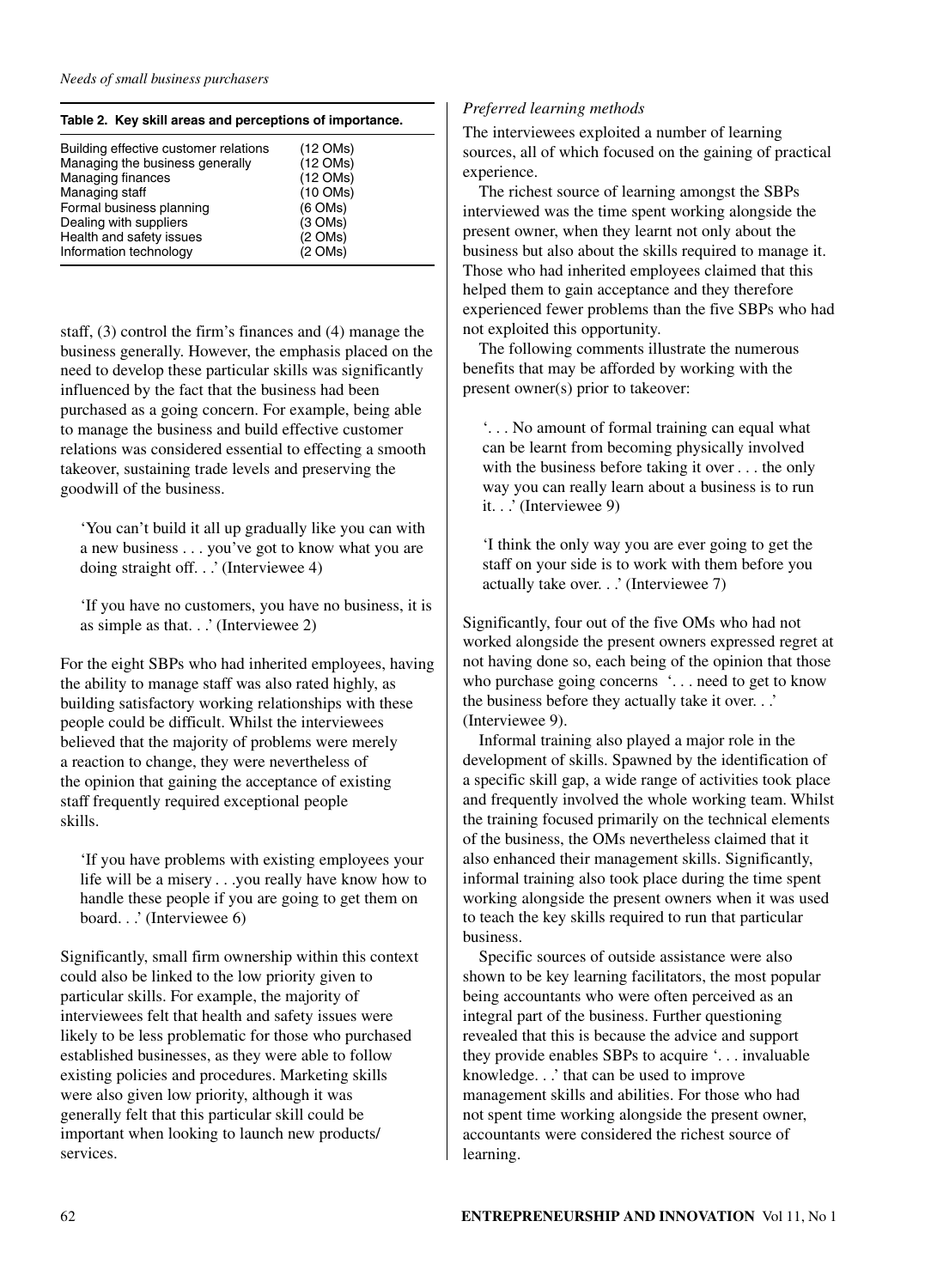Although informal training and outsider assistance are key mechanisms for the development of specific OM skills and competences, most of the learning that takes place comes from practical experience, in which trial and error, experimentation, discontinuous events and the repetition of particular tasks are the mainstays of ongoing learning and development.

## *Support and training needs*

Notably, just five of the OMs interviewed had used public sector support, namely Business Link, which had been contacted for advice on specific issues including government-sponsored training. Commenting favourably on the quality of the service, the interviewees were nevertheless of the opinion that public support networks were more likely to benefit those embarking on new ventures. The perceived inappropriateness of course material also contributed to the low take-up of formal training, which tended to focus on new business creation. Although it was generally argued that technical training was more important than management training, the interviewees nevertheless felt that management training for SBPs would help to effect a smooth takeover and ensure that trade levels were maintained.

Consequently, the majority of OMs were in favour of support and training that focuses on the particular needs of those who purchase going concerns. Exploring the type of training that would be most beneficial identified a need for fast-track training that is undergone before the business is taken over, this particular approach enabling prospective OMs to gain insights into the concept of small business management relatively quickly. However, the interviewees claimed that in order to be effective, training providers should adopt a less formal style of delivery than the traditional classroom teacher environment and move away from the 'one-sizefits-all' concept. In this instance, the interviewees suggested that such training might be delivered via discussion groups, which would significantly broaden the scope of the programme and enable OMs to broach particular issues.

'Having an open forum would allow us to discuss the issues that affect our particular type of business as well as the general problems we are all likely to face...' (Interviewee 8)

Notably, the majority of interviewees felt that such training should be followed by a period of working alongside the present owners, which would enable OMs to apply what they had learnt to the working environment as quickly as possible.

## **Discussion**

#### *Skill prioritization*

Whilst skills were often prioritized in accordance with the elements that were critical to the particular industry (Scott and Roberts, 1988; Norman, 1991), the emphasis placed on the essentialness of effective management and people skills was also significantly influenced by the fact that the business was purchased as a going concern – successful small business ownership within this context being largely dependent on: (1) the smoothness of the takeover; (2) the maintenance of trade levels; (3) the preservation of the firm's goodwill; and (4) the building of satisfactory relationships with inherited employees. Such findings therefore provide a further indication that skill prioritization is frequently influenced by specific and current objectives (Norman, 1991; Curran *et al*, 1996).

### *Learning methods and knowledge sources*

The research revealed that experiential learning and informal training activities were the primary learning sources for those who purchased established businesses. This clearly supports the findings of other researchers, which show that the majority of OM skills are developed through practical experience (Deakins and Freel, 1998; Sullivan, 2000; Cope and Watts, 2000; Cope, 2003) and informal training (Goss and Jones, 1992; Curran, 1993; Nove *et al*, 1995). However, the richest source of learning is that which takes place when time is spent working alongside the present (previous) owner(s), when experiential learning and informal training also play major roles. The benefits afforded by this 'multimethod context-specific' approach therefore underscore the findings of other research, which shows that skill development is significantly influenced by a wide range of learning mechanisms including informal training, trial and error, observation, copying and experimentation (Gibb, 1997; Young and Sexton, 1997; Deakins and Friel, 1998).

The amount of learning generated from practical experience within the working environment also reflects the findings of Antonacopoulou (2001), who suggests that formal training (taken outside the business) frequently lacks the factors that are essential to effective learning (for example, timing, relevance, environment). The fact that it is often difficult to transfer what has been learnt via formal training back to the workplace provides a further reason why the majority of skills are developed through informal learning methods, and moreover, why working alongside the previous owner (in the actual working environment) is essential to successful small business ownership within this context.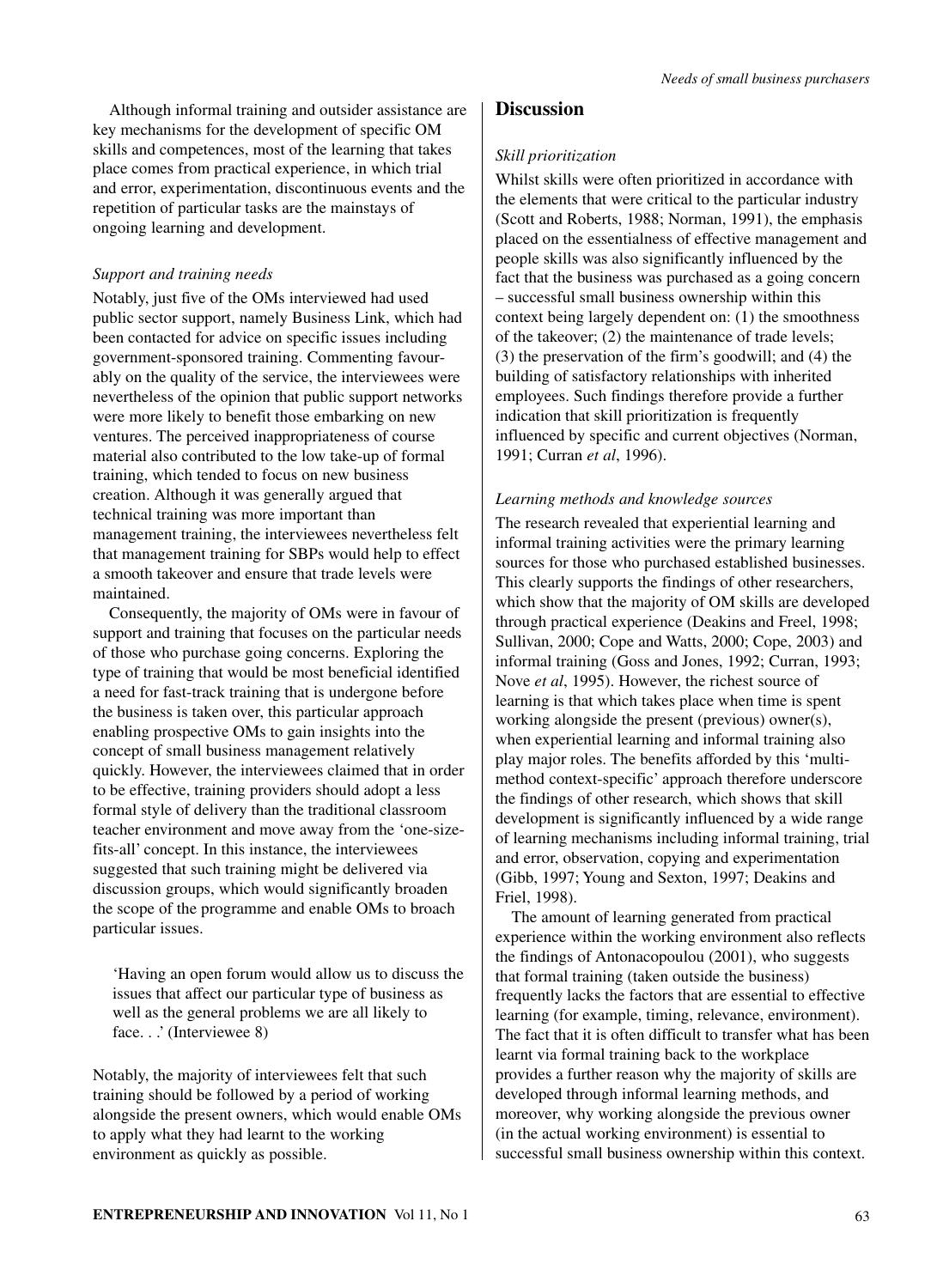Whilst informal training and experiential learning are clearly the key sources of learning, a great deal was also learnt from accountants (the most frequently used single source of external advice). These findings therefore reflect the results generated by other studies, which show that accountants are fast becoming the most popular source of support and assistance to small firm owners (Atkinson, 1994; Bryson *et al*, 1997; Mole, 2002; Bennett *et al*, 2000; Gooderham *et al*, 2004).

## *Support needs*

The results clearly show that those who purchase going concerns have very specific support needs. The fact that public sector support networks are (1) rarely used and (2) perceived as a source of assistance for new ventures tends to underscore the findings of other studies, which highlight the tendency of support providers to focus on start-ups (Priest, 1997; Curran and Blackburn, 2000; Hussey, 2005). The majority of interviewees believed that training should be available for those who purchased going concerns, which provides further evidence that the uptake of these facilities might be greater if suitable programmes were available (Cosh and Hughes, 1998). The fact that the richest source of learning came from the hands-on support and guidance provided by the previous owner suggests that SBPs would benefit from mentoring, this being another way of obtaining practical help and ongoing assistance. At present, however, support networks might find it difficult to offer this facility due to (1) a shortage of personnel who are familiar with the needs of SBPs and (2) financial restrictions that prohibit the allocation of resources for this particular purpose.

The research findings show that there is very little support available for those who purchase established enterprises, most of the available facilities being aimed at new business creation (Priest, 1997; Curran and Blackburn, 2000; Hussey, 2005). Given that the needs of SBPs are clearly very different from those of start-ups, policy makers should be made aware of this, particularly with regard to the introduction of new schemes and initiatives and/or when looking to improve the facilities currently on offer. For example, training providers should consider broadening the scope of existing OM training programmes to include all those new to small business ownership, instead of focusing only on individuals launching new enterprises. Similarly, public support networks need to be aware of the specific issues and problems facing SBPs and provide them with access to the appropriate support and information.

# **Conclusions**

The study provides an insight into the needs of firms that are purchased as going concerns and how they frequently differ from start-ups.

The findings also show that the importance attached to particular skills frequently reflects the key elements that are required for successful small business ownership within this context. Whilst the learning methods adopted by SBPs reflect those used by the majority of small firm owners, the richest source of learning comes from the time spent working alongside the present (previous) owner(s) prior to taking over the business, when OMs are able to (1) work within the environment in which they will be operating and (2) develop a wide range of situation-specific skills via numerous learning mechanisms.

Despite the preference for informal methods of learning, a need was nevertheless established for (1) support that focuses on the particular issues that concern those who purchase going concerns and (2) the provision of fast-track training that takes place before the business is taken over.

Given that very few programmes have been developed for individuals who take over established enterprises, it is concluded that support and training providers need to broaden their range of facilities to ensure that appropriate support and training are available. Such facilities should also include the option of using a mentor, particularly with regard to those who are unable (for whatever reason) to spend time working alongside the present/previous owner.

Whilst the study makes a significant contribution to the existing literature on small firms, there are a number of areas in which further research is required. For example, although the research showed that SBPs often experienced difficulties with regard to inherited employees, no attempt was made to identify the precise nature of these problems and/or the areas in which advice and support were most needed. Similarly, whilst the key role played by informal training was clearly highlighted, the study did not examine the precise nature of these activities and/or which were the most beneficial. The need for further research in this area is therefore evident, as it would not only help to identify the most constructive activities, but would also provide insight into how such activities might be exploited by support and training providers to assist and encourage skill development.

# **References**

Abbott, B. (1993), 'Training strategies in small service sector firms: employer and employee perspectives', Human Resource Management Journal, Vol 4, No 2, pp 70–87.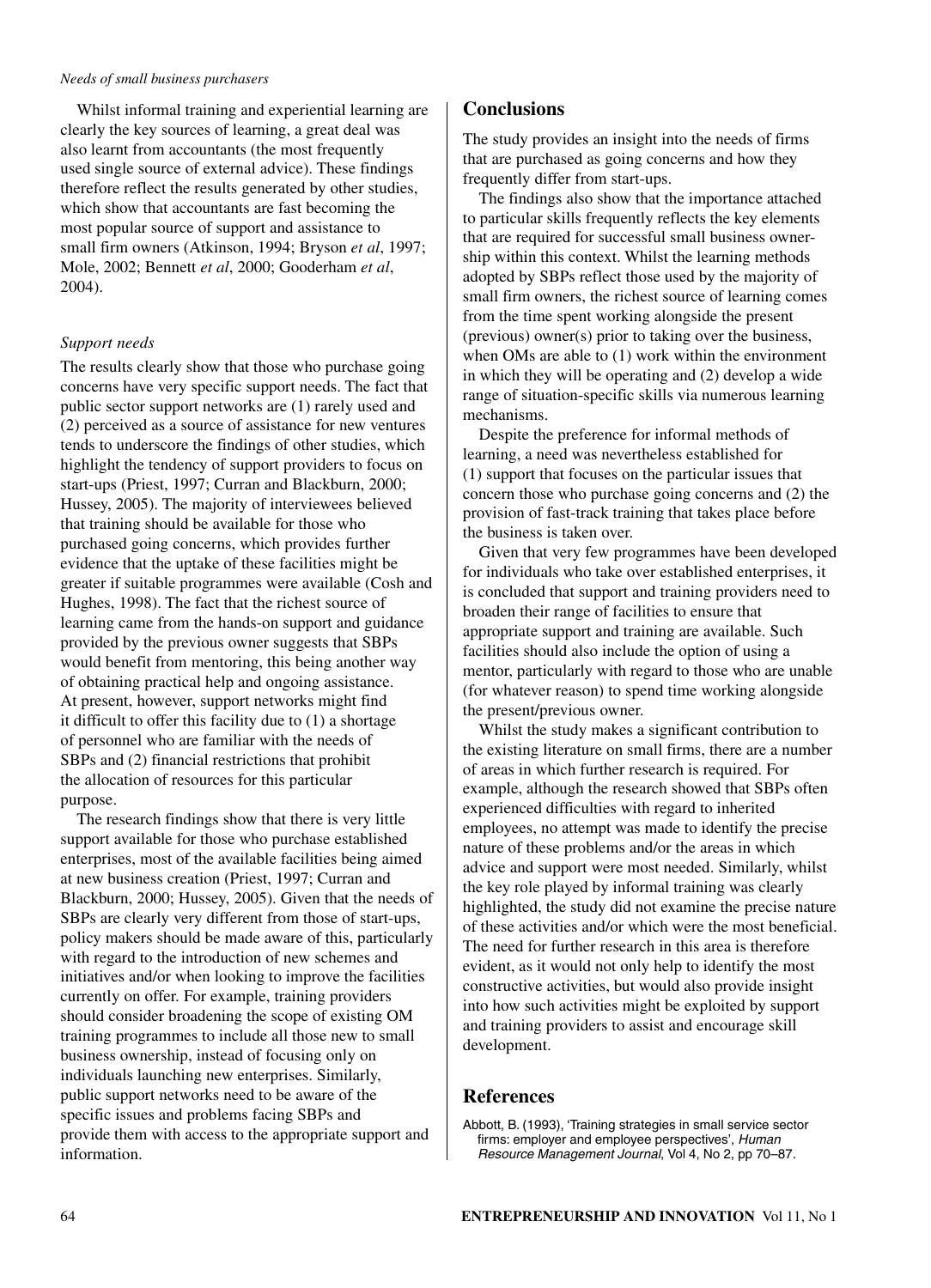Antonacopoulou, E. F. (2001), 'The paradoxical nature of the relationship between training and learning', Journal of Management Studies, Vol 38, No 3, pp 327–350.

Atherton, A., Gibb, A., and Sear, L. (1997), Reviewing the Case for Supporting Business Start-Ups: A Policy Overview of Current Thinking on Business Start-Ups, Durham University Business School, Durham.

Atkinson, J. (1994), 'Labour market support and guidance for the small business', in Atkinson, J., and Storey, D., eds, The Small Firm and the Labour Market, Routledge, London,

Atkinson, J., and Meager, N. (1994), 'Running to stand still: the small firm and the labour market', in Atkinson, J., and Storey, D., eds, The Small Firm and the Labour Market, Routledge, London.

Barber, J. (2004), 'Skill upgrading within informal training: lessons from the Indian auto mechanic', International Journal of Training and Development, Vol 8, No 2, pp 128–139.

Bell, J. (1993), Doing Your Research Project, 2 ed, Open University Press, Milton Keynes.

Bennett, R. J., Bratton, W. A., and Robson, P. J. A. (2000), 'Business advice: the influence of distance', Regional Studies, Vol 34, No 9, pp 813–828.

Bennett, R. J., and Robson, P. J. A. (1999a), 'Business Link: use satisfaction and comparison with Business Shop and Business Connect', Policy Studies, Vol 20, No 2, pp 107–131.

Bennett, R. J., and Robson, P. J. A. (1999b), 'The use of external business advice by SMEs in Britain', Entrepreneurship and Regional Development, No 11, pp 155**–**180.

Bennett, R. J., and Robson, P. J. A. (2003), 'Changing use of external business advice and government supports by SMEs in the 1990s', Regional Studies, Vol 37, No 8, pp 795–811.

Birley, S. (2002), 'Attitudes of owner-managers' children towards family business issues', Entrepreneurship Theory and Practice, Vol 26, No 3, pp 5–20.

Blackburn, R. A., Berney, R., and Kuusisto, K. (1999), A Critical Evaluation of Industry SME Support Policies in the United Kingdom and the Republic of Ireland, Stage Two Report of an in-depth study of selected support policies and their evaluation, Studies and Report 6, Ministry of Trade and Industry, Helsinki.

Bryson, J. R., Churchward, S., and Daniels, P. W. (1997), 'From complexity to simplicity? Business Link and the evolution of a network of one-stop-advice shops: a response to Hutchinson, Foley and Oztel', Regional Studies, Vol 13, No 7, pp 720**–** 723.

Buckley, R., and Caple, J. (1992), The Theory and Practice of Training, Kogan Page, London.

Carrier, C. (1999), 'The training and development of OMs of small businesses with export potential', Journal of Small Business Management, Vol 37, No 4, pp 30–42.

Chaston, I., Badger, B., and Sadler-Smith, E. (2001), 'Organisational learning: an empirical assessment of process in small UK manufacturing firms', Journal of Business Management, Vol 39, No 2, pp 139**–**151.

Cheallaigh, M. N. (2001), 'Lifelong learning: how the paradigm has changed in the 1990's', in Descy, P., and Tessaring, M., eds, Training in Europe. Second Report on Vocational Training Research in Europe 2000, Background Report Vol 1, CEDEFOP, Office for Official Publications of the European Communities, Luxembourg.

Chenail, R. J. (2000), 'Qualitative research as a relationship between process and content', paper presented at the 2000 Conference on Qualitative Research in Education, Athens, GA.

Confederation of British Industry – CBI (2005), Improving Government Services for Small Businesses, report presented by the CBI, 2006, Website: smallbusiness.co.uk.

Cope, J. (2003), 'Entrepreneurial learning and critical reflection', Management Learning, Vol 34, No 4, pp 429**–**450.

Cope, J., and Watts, G. (2000), 'Learning by doing: an exploration of experience, critical incidents and reflection in entrepreneurial learning', International Journal of Entrepreneurial Behaviour and Research, Vol 6, No 3, pp 104**–**124.

Cosh, A., and Hughes, A., eds (1998), Enterprise Britain: Growth Innovation and Public Policy in the Small and Medium Sized Enterprise Sector 1994**–**1997, ESRC Centre for Business Research, University of Cambridge.

Cressey, R., and Storey, D. (1995), Factors Influencing Business Survival – New Firms and Their Bank: An Independent Survey by the Centre for SMEs, Warwick University Business School, Warwick.

Curran, J. (1993), 'TECs and small firms: can TECs reach the small firms other strategies have failed to reach?' paper presented to the All-Party Social Science and Policy Group, 17 April, House of Commons, London.

Curran, J., and Blackburn, R. A. (2000), 'Panacea or white elephant? A critical examination of the proposed new Small Business Service and response to the DTI Consultancy Paper', Regional Studies, Vol 34, No 2, pp 181**–**206.

Curran, J., Blackburn, R. A., and Kitching, J. (1995), Training in Small Firms: A Literature Review and Research Agenda, Small Business Research Centre (SBRC), Kingston Business School, Kingston University.

Curran, J., Blackburn, R., Kitching, J., and North, J. (1996), Establishing Small Firms' Training Practices, Needs, Difficulties and Use of Industry Training Organisations, Research Studies RS17, Department for Education and Employment, London.

Curran, J., and Stanworth, J. (1988), 'Education and training for enterprise: problems of classification, evaluation, policy and research', International Small Business Journal, Vol 7, No 2, pp 11**–**22.

Deakins, D., and Freel, M. (1998), 'Entrepreneurial learning and the growth process in SMEs', The Learning Organisation, Vol 5, No 3, pp 144–155.

Dehnbostel, P., and Dybowski, G. (2001), 'Company based learning in the context of new form of learning and differentiated training paths', in Descy, P., and Tessaring, M., eds, Training in Europe. Second Report on Vocational Training Research in Europe 2000, Background Report Vol 1, CEDEFOP, Office for Official Publications of the European Communities, Luxembourg.

Department of Trade and Industry **–** DTI (1994), Business Links: A Prospectus for One Stop Shops for Business, Department of Trade and Industry, London.

Department of Trade and Industry **–** DTI (1999), Small and Medium Enterprise (SME) Statistics for the United Kingdom, 1998, SME Statistics Unit, Sheffield.

Department of Trade and Industry **–** DTI (2007), SBS – Business Support Simplification Programme, Website: http:// www.dti.gov.uk/bbf/small-business/streamlining- government/ bssp/page38586.html.

Doyle, L., and Hughes, M. (2004), Learning Without Lessons: Supporting Learning in Small Businesses: 30, Learning Support and Development Agency, London.

Dun & Bradstreet (1994), The Business Failure Record, Dun & Bradstreet, New York.

Eraut, M., Alderton, J., Cole, G., and Senker, P. (2000), 'Development of knowledge and skills at work', in Coffield, F., ed, Differing Visions of a Learning Society, The Policy Press, Bristol.

European Commission (2001), Making a European Area of Lifelong Learning, Communication from the Commission, COM (2001) 678 Final, Office for Official Publications of the European Communities, Luxembourg.

European Commission (2005), Decision of the European Parliament and the Council: Establishing a Competitiveness and Innovation Framework Programme (2007–2013), Commission of the European Communities, Brussels.

Evans, K., Kerssh, N., and Kontiainen, S. (2004), 'Recognition of tacit skills: sustaining learning outcomes in adult learning and work re-entry', International Journal of Training and Development, Vol 8, No 1, pp 224–238.

Fitzsimmons, O., O'Gorman, C., and Roche, F. (2001), Global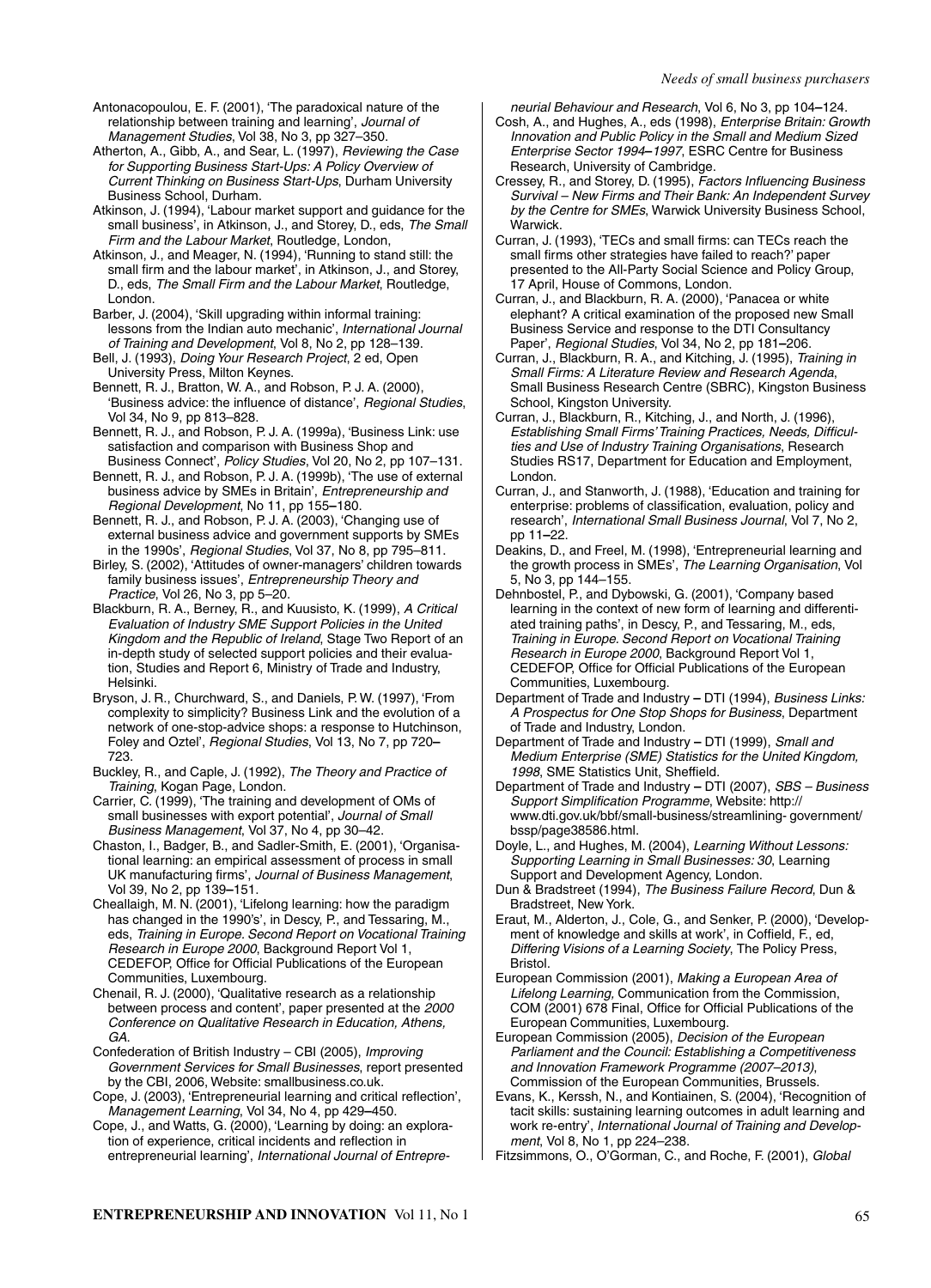Entrepreneurship Monitor 2001: The Irish Report, Department of Business Administration, University College Dublin.

- Fuller, R. (1987), Choosing, Buying and Running a Successful Small Business, Phoenix Publishing Associates Ltd, London. Garavan, T. N., and O'Cinneide, B. (1994), 'Entrepreneurship
- education and training programmes: a review and evaluation, Part I', Journal of European Industrial Training, Vol 18, No 8, pp 3**–**12.
- Gatewood, E., Shaver, K., and Gartner, W. (1995), 'A longitudinal study of cognitive factors influencing start-up behaviours and success at venture creation', Journal of Business Venturing, Vol 10, No 5, pp 371**–**391.
- Gibb, A. A. (1997), 'Small firms' training and competitiveness building upon the small business as a learning organisation', International Small Business Journal, Vol 15, No 3, pp 13**–**29.
- Gibb, A. A. (1987), 'Enterprise culture: its meaning and implication for education and training', Journal of European Industrial Training, Vol 4, No 3, pp 42–47.
- Gibb, A. A., and Cotton, J. (1998), 'Entrepreneurship in schools and college education: creating the leading edge', background paper presented at the Conference on Work Futures and the Role of Entrepreneurship and Enterprise in Schools and Further Education, 8 December, London.
- Gill, J. (1988), 'Providing effective help for infant businesses in areas of high unemployment', International Small Business Journal, Vol 7, No 1, pp 43**–**51.
- Gilmore, T. N. (1988), Making Leadership Change, Jossey Bass, San Francisco, CA.
- Gooderham, P. N., Erik Doving, A. T., and Nordhaug, O. (2004), 'Accountants as sources of advice for small firms', International Small Business Journal, Vol 22, No 1, pp 5–22.
- Goss, D., and Jones, R. (1992), 'Organisation structure and SME training provision', International Small Business Journal, Vol 10, No 4, pp 13–25.
- Hamel, G., and Prahalad, C. K. (1993), 'Strategy as stretch and leverage', Harvard Business Review, March**–**April, pp 75**–**84.
- Hendry, C., Arthur, M., and Jones, A. (1995), Strategy Through People: Adaptation and Learning in the Small**–**Medium Enterprise, Routledge, London.
- Henry, C., Hill, F. M., and Leitch, C. M. (2004), 'The effectiveness of training for new business creation: a longitudinal study', International Small Business Journal, Vol 22, No 3, pp 249– 271.
- Hines, T., and Thorpe, R. (1995), 'New approaches to understanding small firm networks – the key to performance, managerial learning and development', paper presented at the 18<sup>th</sup> ISBA National Small Firms Policy and Research Conference, Paisley.
- HM Treasury (2002), Developing Workforce Skills: Piloting a New Approach, Website: http://hm-treasury.gov.uk (accessed August 2002).
- Huang, X., and Brown, A. (1999), 'An analysis and classification of problems in small business', International Small Business Journal, Vol 18, No 1, pp 73–85.
- Huber, G. B. (1991), 'Organisational learning: the contributing processes and the literatures', Organisation Science, Vol 2, No 1, pp 88**–**115.
- Hussey, R. (2005), 'New scheme aids finance for small firms', Herald Express (Torbay), 16 November.
- Jary, D., and Jary, J. (1999), Dictionary of Sociology, 2 ed, Harper-Collins, Glasgow.
- Jennings, P., and Beaver, G. (1997), 'The performance and competitive advantage of small firms: a management perspective', International Small Business Journal, Vol 15, No 2, pp 63**–**75.
- Kirby, D. A., and King, S. H. (1997), 'Accountants and small firm development: filling the expectation gap', The Service Industries Journal, Vol 17, No 2, pp 294–304.
- Kitzinger, J. (1994), 'The methodology of focus groups: the importance of interaction between research participants', Sociology of Health & Illness, Vol 16, No 1, pp 104**–**121.
- Laukkanen, M. (2000), 'Exploring alternative approaches in high-

level entrepreneurship education: creating micro-mechanisms for endogenous regional growth', Entrepreneurship and Regional Development, Vol 12, No 1, pp 25**–**47.

- LeBrasseur, R., Zanibbi, L., and Zinger, T. J. (2003), 'Growth momentum in the early stages of small business start-ups', International Small Business Journal, Vol 21, No 3, pp 315**–** 330.
- Marriott, N., and Marriott, P. (2000), 'Professional accountants and the development of a management accounting service for the small firm: barriers and possibilities', Management Accounting Research, Vol 11, No 4, pp 1-18.
- Marshall, J., Alderman, N., Wong, C., and Thwaites, A. (1995), 'The impact of management training and development on small and medium enterprises', International Small Business Journal, Vol 13, No 4, pp 73**–**90.
- Marsick, V. J., and Watkins, K. E. (1990), Informal and Incidental Learning in the Workplace, Routledge, London.
- Martin, G., and Staines, H. (1994), 'Managerial competences in small firms', Journal of Management Development, Vol 13, No 7, pp 23–34.
- May, T. (1993), Social Research: Issues, Methods and Process, Open University Press, Milton Keynes.
- Meager, N. (1991), 'TECs: a revolution in training and enterprise or old wine in new bottles?' Local Economy, Vol 6, No 1, pp 4**–** 21.
- Mendham, S. A. (1985), 'Identifying training needs for entrepreneurs', paper presented at the National Small Business and Research Conference, Cheshire.
- Mezirow, J. (1991), Transformative Dimensions of Adult Learning, Jossey-Bass, San Francisco, CA.
- Miles, M. B., and Huberman, A. M. (1994), Qualitative Data Analysis: An Expanded Source Book, Sage, London.
- Mole, K. (2002), 'Business advisers impact on SMEs: an agency theory approach', International Small Business Journal, Vol 20, No 2, pp 139**–**162.
- Morgan, R. A., and Krueger, D. L. (1993), in Morgan D. L., ed, Successful Focus Groups: Advancing the State of the Art, Sage, London.
- Nevis, E. C., Dibella, A. J., and Gould, J. M. (1995), 'Understanding organisational learning as learning systems', Sloan Management Review, winter, pp 61**–**74.
- Newby, R., Soutar, G., and Watson, J. (2003), 'Comparing traditional focus groups with a group systems (GSS) approach for use in SME research', International Small Business Journal, Vol 21, No 4, pp 421**–**433.
- Nonaka, I. (1994), 'A dynamic theory of organisational knowledge creation<sup>'</sup>, Organisational Science, Vol 5, No 1, pp 14**–**37.
- Nordhaug, O. (2000), 'Noske Regnskapsbyråer: Verdiskapere I SMB-sektoren' [Norwegian authorised accountants: value creation agents in the SMB-sector], report 2/2000, SNF, Bergen.
- Norman, R. (1991), Service Management Strategy and Leadership in Service Business, John Wiley, New York.
- Norrman, C., and Klofsten, M. (2009), 'An entrepreneurship policy programme: implications and expectations', International Journal of Entrepreneurship and Innovation, Vol 10, No 1, pp 33**–**42.
- Nove, A., Smith, N., and Stallwood, N. (1995), Skill Needs of Small Firms in Britain 1994/95, Public Attitude Surveys for the Employment Department, Sheffield/High Wycombe.
- Opdenakker, R. (2006), 'Advantages and disadvantages of four interview techniques in qualitative research, Forum Qualitative Sozialforschung/Forum: Qualitative Social Research, Vol 7, No 4, pp 1**–**13.
- Organisation for Economic Cooperation and Development **–** OECD (2003), Management Training in SME's: Synthesis Report, OECD, Paris.
- Organisation for Economic Cooperation and Development OECD (2006), Going for Growth, Vol 1, OECD, Paris.
- Paton, N. (2004), 'Training is the way to stay strong', Financial Mail, 16 May.